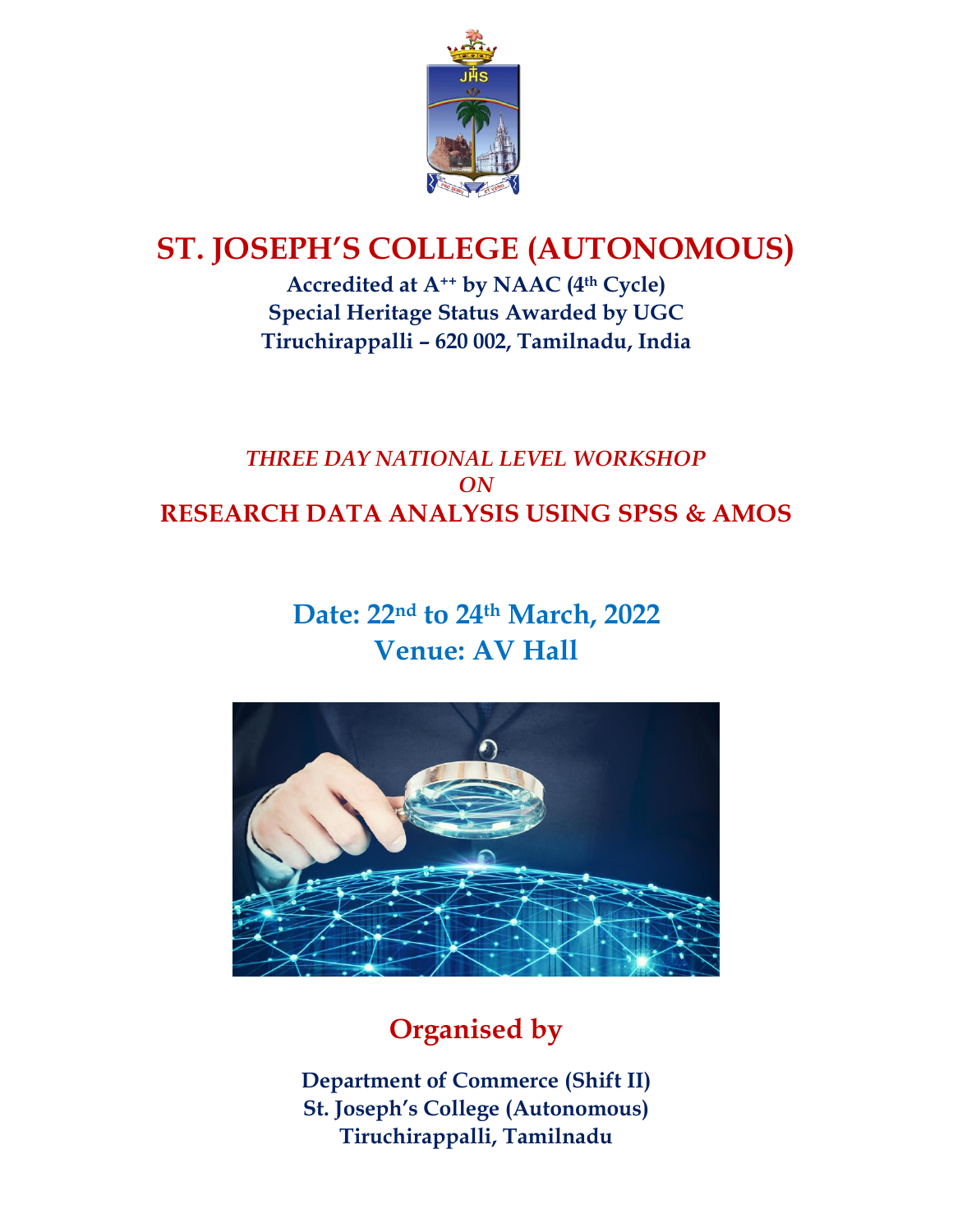#### **ABOUT THE COLLEGE:**

St. Joseph's College was founded by the Jesuit visionaries in 1844 with the noble aim of educating humanity for the good and the true Pro Bono Et Vero SJC now serves as a beacon of light for all men and women aspiring to pursue holistic higher education.

A pioneering educational institution in central part of Tamil Nadu, SJC has a rich legacy and several illustrious alumni like former President of India and Bharat Ratna Dr. A.P.J. Abdul Kalam, renowned physicist Prof. G.N. Ramachandran, former Chief Election Commissioner Shri. N. Gopalaswamy, Member of Constituent Assembly of India Fr. Jerome D'Souza SJ, Vir Chakra Awardee Major M. Saravanan, Advisor to the Governor of Jammu & Kashmir Mr. K. Vijay Kumar IPS, Arjuna Awardee Mr. Arockia Rajeev and many more luminaries.

#### **SJC – MILESTONES & ACHIEVEMENT:**

- ❖ Was one of the first colleges to be granted autonomy by the UGC in 1978.
- ❖ Was recognized by the UGC as a College with Potential for Excellence in 2004 and again in 2014
- ❖ Received DST-FIST fund in 2008 and 2014 and DBT-STAR status in 2014.
- ❖ Received the coveted honour of the special Heritage Status from the UGC in 2015.
- ❖ Secured A++ 2019 in NAAC accreditation process.
- ❖ Secured 31st position in NIRF Ranking in 2020.

#### **ABOUT THE DEPARTMENT:**

The Department of Commerce was started in the year 1948, for offering the three-year B.Com degree course with the motive of inculcating professional ethics and competency in business and management. The B Com course has been offered in Shift-II since 1972. The department is very proud to have introduced and taught Card Punching, BASIC, COBAL and FORTRAN - the most popular computer languages as early as 1970s.

The Post Graduate course (M.Com) was started in 1988. Twenty of our staff holds M.Phil Degree, sixteen hold Ph.D Degree along with NET/SET and ten are recognized as Research Supervisors.

The department was elevated as the Research Department in 2003 and has produced 54 Ph.Ds. The department is the pioneer in the state in introducing courses on business ethics, computer languages and applications and accounting software.

The department reached yet another milestone by launching ACCA, UK integrated B.Com Honours programme in 2020. The department prepares students to pursue professional courses such as CA, ICWA and ACS through feeder courses.

#### **ABOUT THE PROGRAMME:**

This three-day national level workshop is aimed at providing researchers and academicians with a comprehensive learning of statistical analysis and report writing in business research. The workshop modules are designed in a way which would enable participants to gather practical training using live data.

#### **WHO CAN ATTEND?**

Faculty Members, Research Scholars, Students pursuing Postgraduate (PG) degrees in Commerce, Management Studies and Social Sciences.

#### **REGISTRATION:**

The total number of seats for this workshop are **40**. As the number of seats are limited, registration for the workshop shall be made on **"First Come First Served Basis**". Applicants will receive a mail/phone call towards confirmation of their participation to the workshop as per schedule.

Participants are requested to bring your laptop.

#### <https://forms.gle/3wH4vEXMuvwE8cKe9>

#### **PAYMENT:**

- ➢ The Registration fee for the workshop **Rs.500.**
- ➢ The fee includes soft copy of the workshop materials, lunch and tea for three days.
- $\triangleright$  No TA/DA will be provided.

#### <https://admission.sjctni.edu/Commerce/RDA22/>

#### **PATRONS:**

Rev. Dr. Leonard Fernando SJ – Rector

Rev. Dr. S. Peter SJ – Secretary

Rev. Dr. M. Arockiasamy Xavier SJ – Principal

Dr. V. Alex Ramani – Deputy Principal (Shift II)

### **DEAN:**

Dr. G. John – School of Management Studies

#### **WORKSHOP CONVENORS:**

Dr. F.R. Alexander Pravin Durai Associate Professor & Head of the Department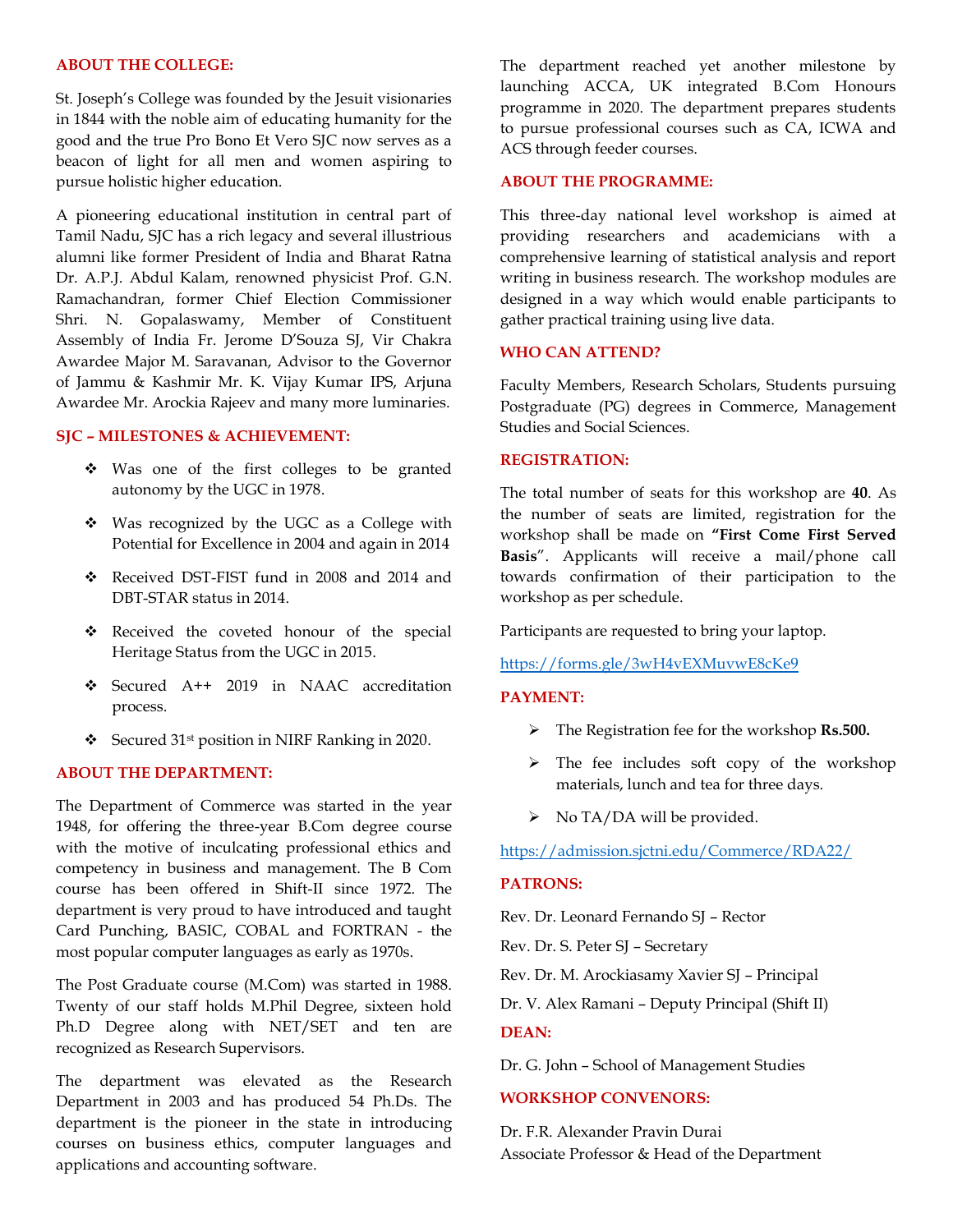Prof. S. Kirubakaran Assistant Professor & Coordinator of the Department (Shift II)

#### **WORKSHOP COORDINATOR:**

Dr. J. Vinoth Kumar, Assistant Professor of Commerce

Email: [vinothkumar\\_co1@mail.sjctni.edu](mailto:vinothkumar_co1@mail.sjctni.edu)

Phone: 9600444121

#### **ORGANIZING SECRETARY:**

Dr. P. Bastin Arockiaraj, Assistant Professor of

Commerce

Email: [bastinarockiaraj\\_co2@mail.sjctni.edu](mailto:bastinarockiaraj_co2@mail.sjctni.edu)

Phone: 9578893235

### **ORGANIZING COMMITTEE MEMBERS**

Dr. F. R. Alexander Pravin Durai – Head

Dr. K. Alex

- Dr. G. John
- Mr. D. Maria Antony
- Dr. V. Bastin Jerome
- Dr. M. Antony Jesuraja
- Dr. A. Francis Vijayakumar
- Rev. Fr. M. Berchmans SJ
- Dr. M. Julius Ceasar
- Dr. Arockia Rajasekar
- Dr. S. Aruldass
- Dr. A. Sahayaraj Alexander
- Dr. L. Georgia
- Mr. S. Kirubakaran
- Dr. B. Augustine Arockiaraj
- Dr. P. Bastin Arockiaraj
- Dr. Dennis Edward Fernando
- Dr. S. Jerome
- Dr. J. Vinoth Kumar
- Dr. S. Arumugam
- Prof. G. Prabhakaran
- Dr. K. Saravanan
- Prof. V. Perumal
- Prof. S. Hema Priyadharshini

#### **TOPIC COVERAGE:**

- ➢ Research process, Identification of Problem, Identification of variables and construction of questionnaire.
- ➢ Sampling design, pilot study, reliability checking using Chronbach Alpha.
- ➢ Review of Literature and Research Gap identification.
- ➢ Reference writing using Mendeley and EndNote.
- ➢ Data entry, Data manipulation and Data cleaning.
- ➢ Descriptive statistics, Chi square test, correspondence analysis.
- ➢ One sample T-test, Independent sample t-test, Paired t-test, One-way ANOVA.
- ➢ Factorial ANOVA, ANCOVA, MANOVA, MANCOVA.
- ➢ Correlation Pearson correlation and Partial correlation, Simple regression, Multiple regression, Step-wise regression.
- ➢ Factor Analysis, Cluster analysis, Discriminant analysis.
- ➢ Non-Parametric test.
- ➢ Validity checking, Construction of SEM, Direct effects, Indirect effects, Mediation and Moderation effect using AMOS.
- ➢ Reduction of Plagiarism.
- ➢ Publishing articles in UGC Care Listed and Scopus Journals.